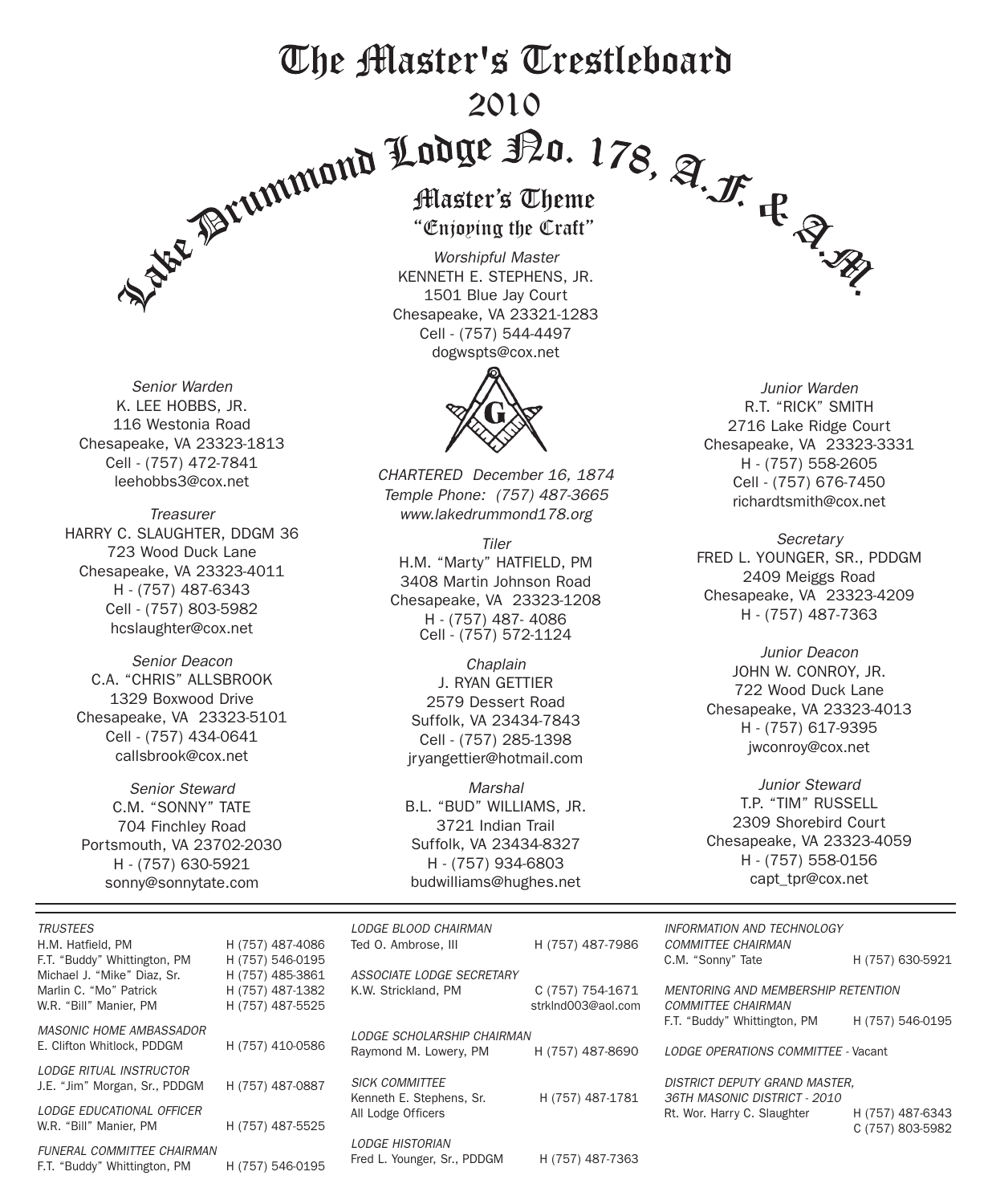Hello to all,

We are already a quarter of the way through this Masonic year, and time sure is flying! First, let me say again, how honored I am to serve as your Worshipful Master. The past three months have made me even more proud to be a member of Lake Drummond Lodge. I appreciate so much the support I have received from the Brethren of our Lodge, along with the District Deputy Grand Master, Harry Slaughter, Sr. and the Khedive Potentate, James Canterbury, who both also just happen to be members of our Lodge. I am proud of the visiting we have done in support of our District Deputy. Thanks to those of you have been able to travel with us so far this year. I hope you have found it as rewarding as I have.

I would like to extend a special thanks to a few Brothers who come to the aid of Lake Drummond on a daily basis. Our Junior Deacon, John Conroy has been behind the scenes on many projects. He is always available whenever needed! Wor. Marty Hatfield works hard to keep our Lodge in excellent shape. Visitors often comment on the building condition. Wor. Kenny Strickland and his team work hard to make our fund raising dinners a success. Their efforts are a huge support to Lake Drummond financially. Brother Kenny Stephens, Sr. (Daddy) has done a great job with the sick committee. I have received many thanks for the cards, letters and phone calls. The entire 36th District owes a great deal to our Junior Warden, Rick Smith and his kitchen staff for the delicious meal they served at the Grand Master's visit. The Illustrious Jim Canterbury and the members of Khedive Temple fulfilled one of my goals by filling the seats of our Lodge at the March stated meeting. We almost had to start making aprons! Last but not least, thank you to the Lake Drummond Officers! Where would we be without you?

Remember our Bar-B-Que dinner on April 24th. Please come out and help to make this fund raiser another success!

Please visit and support our apendant bodies. To the members who attend Lodge on a regular basis, invite a Brother to come along with you!

As always, come to Lodge soon and often and "Enjoy the Craft" of the greatest fraternity in the world!

Sincerely and Fraternally

Kenneth E. Stephens, Jr.

Kenneth E. Stephens, Jr.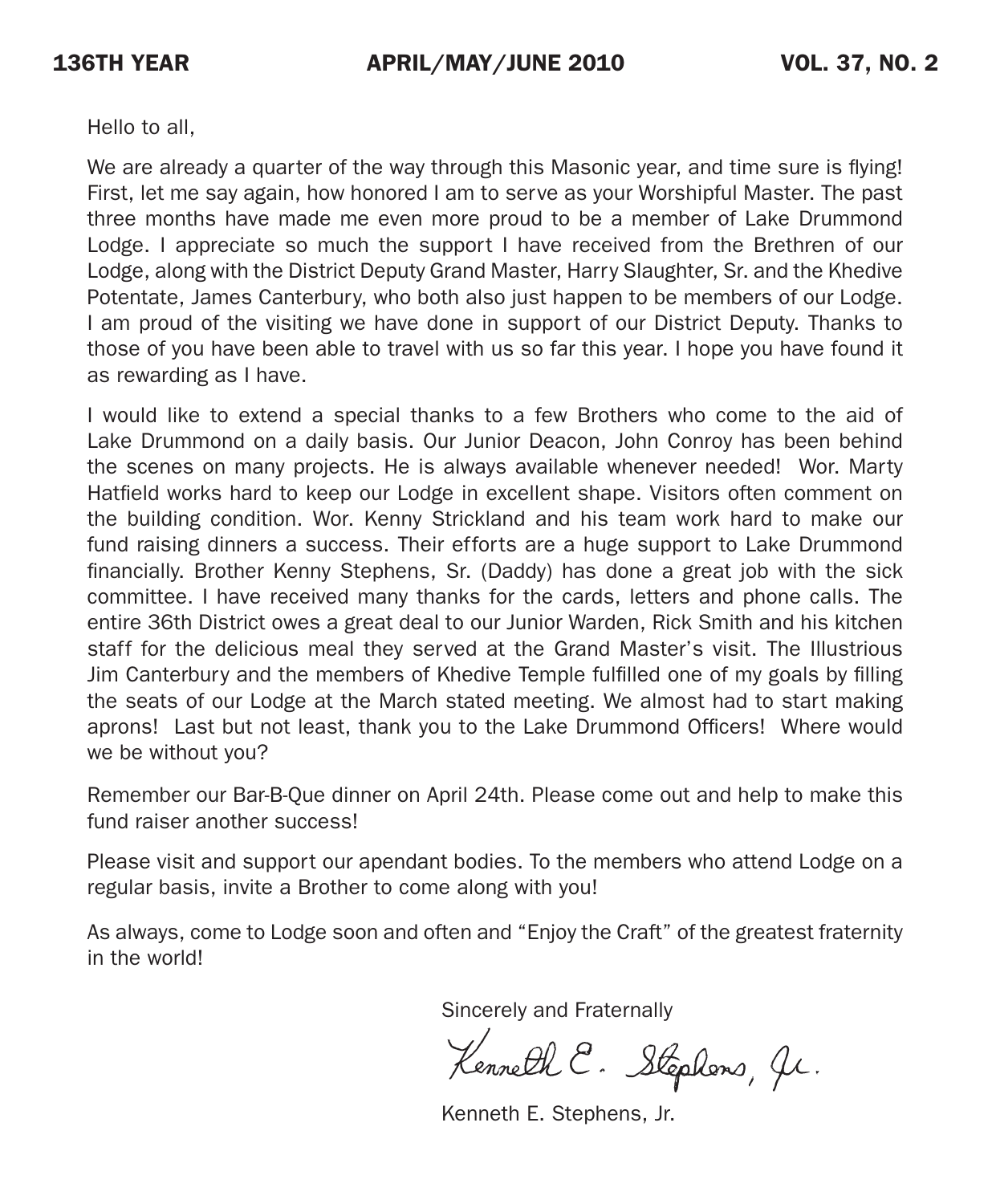#### PRESENTATION OF MASONIC SERVICE AWARDS

25 Year Service Award *to be presented*

Brother William Jessie Boyd Raised - April 25, 1985 May 13, 2010

50 Year Service Award

Brother W.C. "Bill" Meiggs, Jr. (and a Raised - June 2, 1960  $*$  June 10, 2010 *\*Brother Meiggs will receive his service award at a time and place as mutually agreed on by his family.*

#### APPEAL FOR RELIEF - HAITI

The Masonic Service Association of North America letter request dated January 14, 2010 to All Grand Secretaries of North America, which was forwarded to all Virginia Subordinate lodges, for their information and appropriate action as their members may deem appropriate.

"Subject: Appeal for Relief - HAITI

You've seen the destruction vividly portrayed by TV coverage. Much of Haiti is in ruins. All Haitians need assistance. Our Brothers in the Grand Orient D'Haiti desperately need assistance as they work with their communities in trying to rebuild their shattered lives.

Please forward to the MSA such funds as you feel appropriate to help our devastated Brethren and their families in this stricken jurisdiction. Please make checks payable to the MSA Disaster Relief Fund and send to 8120 Fenton Street, Ste. 203, Silver Springs, MD 20910-4785"

#### APPLICATIONS FOR LAKE DRUMMOND'S 2010 SCHOLARSHIP AWARDS DATE DUE - APRIL 1, 2010

On the recommendation of the Scholarship Committee and with the approval of the Worshipful Master and officers of Lake Drummond Lodge, the deadline for receiving applications for the Scholarship Fund has been changed to April 1. Previously the deadline had been June 1. The change was made primarily to enable the recipient of the scholarship to have their name printed in the graduation program as having received a scholarship from Lake Drummond Lodge No. 178. Also, the change in date will enable the committee to make a decision in a timely manner. This will ensure that the recipient can be recognized in lodge with his/her parents before they leave for college. Nothing else has changed. The new application form is available from the Lodge Secretary or from Worshipful Ray Lowery, (757-487-8690) Chairman of the Scholarship Committee.

#### NOTE: DUE DATE EXTENDED THIS YEAR TO APRIL 20, BY THE SCHOLARSHIP COMMITTEE CHAIRMAN.

#### WITH THE SICK

Please report all sick Brethren and/or family members to the Sick Committee Chairman, Brother Kenneth E. Stephens, Sr., 757-487-1781 or any Lodge Officer. See front cover of Lodge's Trestleboard for telephone numbers of Lodge Officers.

Worshipful Robert J. "Bob" Litterst Brother W.C. "Bill" Meiggs, Jr. Brother Frank Forbes, Jr., 60 MV Brother Wiley J. Wilson, Jr. Brother Erskine C. White, 60 MV Worshipful Gary R. Tester, LMIP Brother Randolph W. Pritchard

Brother A.S. Atwood, Sr. Brother Robert A. Anderson Brother Gene C. Walters, LMIP Brother Gerald V. Cox Brother William B. Ferguson, 50 MV Brother W.L. "Bill" Strickland, LMIP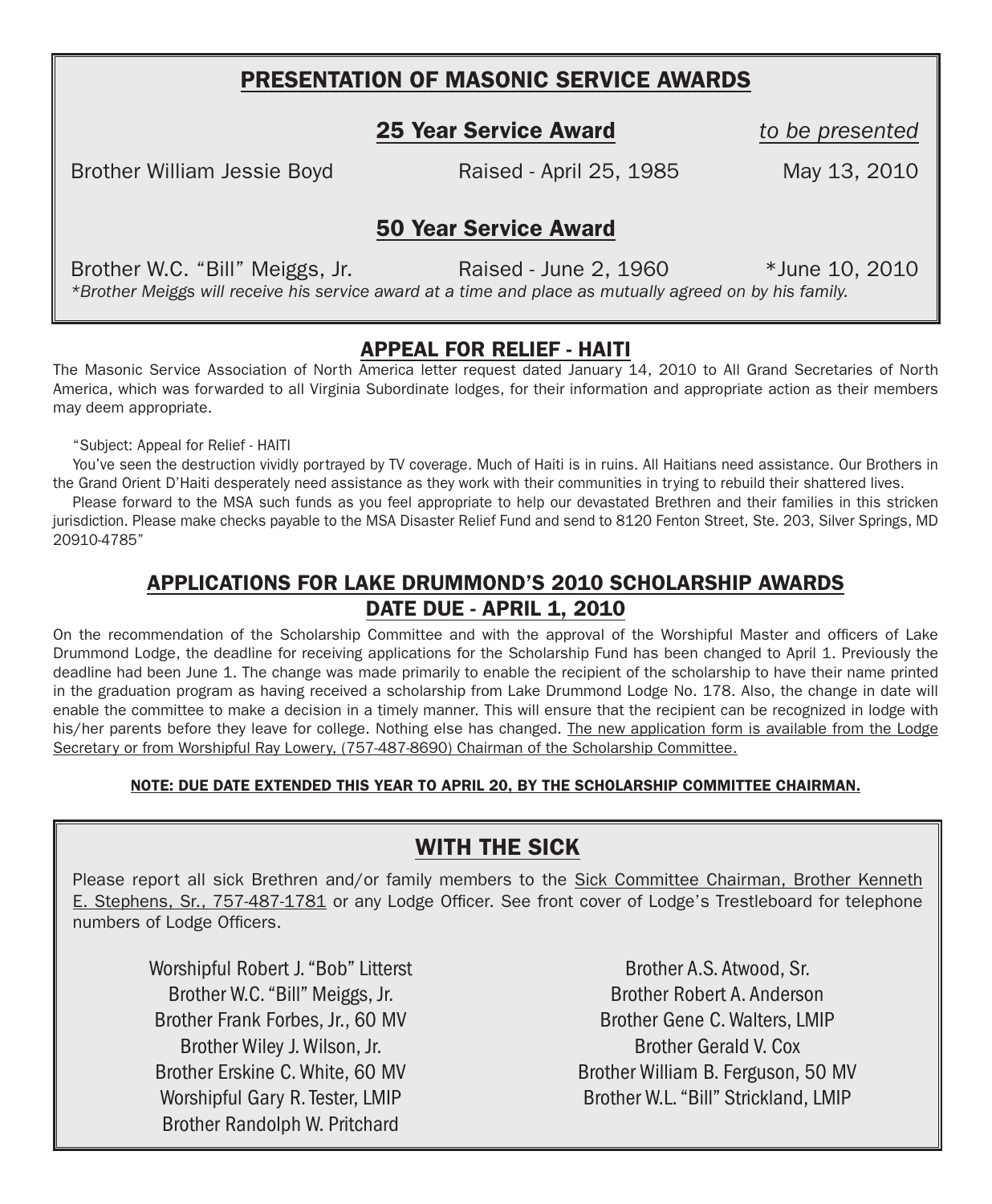### MEMBERSHIP DUES - \$100.00 PER YEAR, EFFECTIVE JAN. 1, 2004

2010 dues reminder envelopes were mailed to the membership with the Oct./Nov./Dec. 2009 Bulletin. The Secretary reports there is 1 member who has not paid his 2009 dues.

#### GRAND LODGE'S LIFE MEMBERSHIP IN PERPETUITY PLAN FOR MEMBERS

Life Memberships can be paid in full or by an installment schedule of your own choosing. More details can be obtained from the Lodge Secretary. Effective January 1, 2004, \$100.00 x 16 years = \$1,600.00 with current year's dues paid. We have 100 LMIP members. We now have 2 members who are making installment payments for their life membership.

## Newest LIFE MEMBERSHIP IN PERPETUITY

Brother Timothy Michael Stockton received his life membership certificate dated December 3, 2009 at our February 11, 2010 stated communication. Brother John Wesley Conroy, Jr., Junior Deacon, became our 100th life member, effective March 4, 2010, and received his life membership certificate at our March 11, 2010 stated communication. Our warmest congratulations to Brothers Stockton and Conroy.

#### IN MEMORIAM

Brother Dalton Lee Burrus, 58 MV

Raised - April 5, 1951 Died - January 22, 2010

*Note: The Lodge makes a memorial contribution to the Building Fund in memory of every deceased member.*

#### DONATIONS to the Lodge general operating fund

Brothers Roy P. Nelson, 50 MV, Thomas A. Skora, Sr. Brother Michael D. Eberhardt, gift to the Lodge Steward's Fund

#### DONATIONS to the Lodge scholarship fund

In memory of Brother Nathan Thomas Hardee, given by Worshipful and Mrs. Raymond M. Lowery

## DONATIONS to the Lodge BUILDING fund

Worshipful Elmer E. Walters, Sr. for donation of cost for name label for LMIP Board. Brother Scott V. Smith for donation of 2,900 BBQ tickets, valued at \$304.50

#### SPRING ANNUAL BBQ - APRIL 24, 2010

Notices concerning this event have been mailed to all Lodge Members, enclosing four tickets and a return envelope. Cost this year will be the same as last year @ \$7.00 per ticket. As usual, our Lodge Widows will receive a free ticket. Lets all come out, bring our friends and neighbors to make this event successful.

## NEW MEMBERS

Brother George Thomas Nottingham - Restoration - March 11, 2010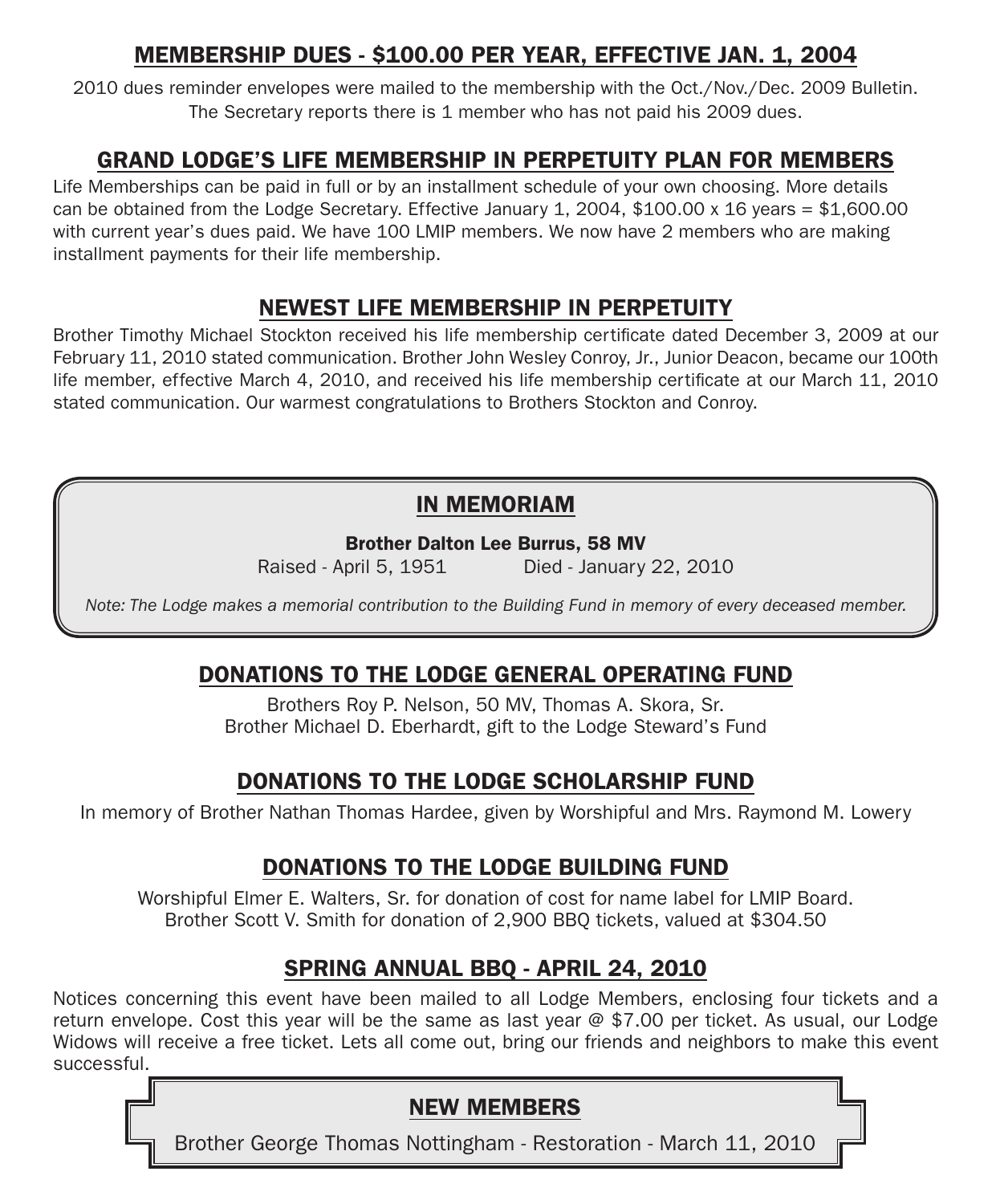## GrAnd Master William earle rorer, jr. march 5, 2010 official visit

My Brethren, I want to thank each and everyone who attended, planned and worked in the Grand Masters Official Visit. Nothing could have been done without the collected efforts of the many Brethren of the 36th District, Khedive Temple, Chesapeake Shrine Club, Eastern Star, Job Daughters, and the several donations made by our Brethren towards this effort.

I could not have been any prouder to be your District Deputy that evening. I feel so lucky to have been selected by you to serve this District. I look forward to the rest of my journey with each of you. I don't believe there is anything you can't accomplish when you come together as one. I owe each of you a debt of gratitude.

Fraternally,

Harry Slaughter, DDGM

## DISTRICT DEPUTY GRAND MASTER NOMINATION

Grand Master's Executive Order No. 2-10 sets forth the regulations governing the nominations for the office of District Deputy Grand Master for the Masonic Year 2012.

Great Bridge Lodge No. 257 has made the following nominations at their March 24, 2010 stated communication and requested Lake Drummond Lodge to concur in their nominations.

For District Deputy Grand Master for 2012 - Worshipful Jerry M. Walters, Jr.

For Alternate Nominee for DDGM for 2012 - Worshipful Theodore Samuel Ferrell

Lake Drummond will vote on the nominations at our April 8, 2010 stated communication.



# OUR NEW WEBSITE!

# *Please visit us at*  www.lakedrummond178.org

Any brethren wishing to receive this communication via email please contact Bro. Sonny Tate at sonnytate@sonnytate.com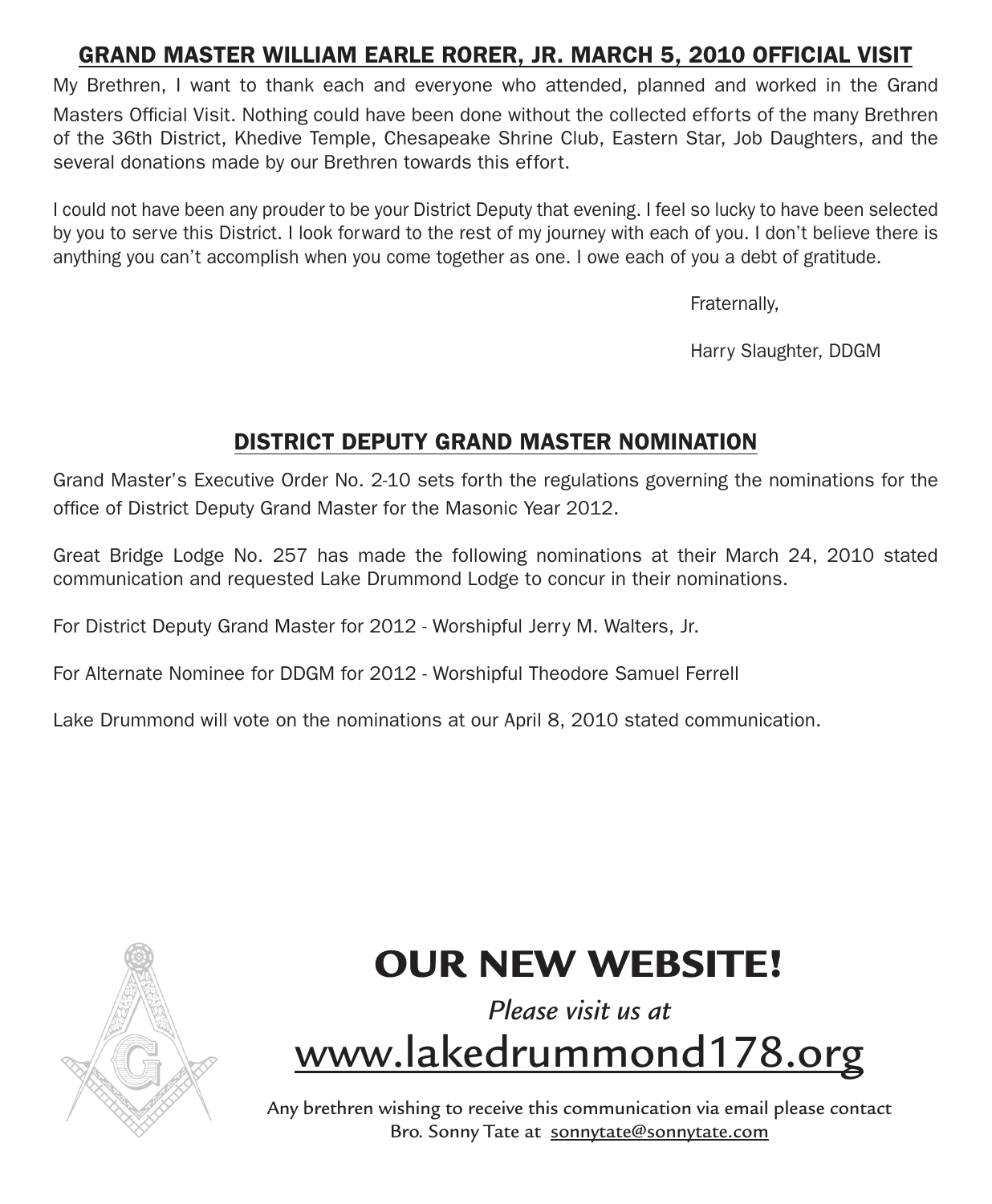## 136TH YEAR APRIL/MAY/JUNE 2010 VOL. 37, NO. 2

SCHEDULE OF EVENTS / MEETINGS DATES

#### Please Note: Some events are subject to change, please visit the Lodge web site at www.lakedrummond178.org for an up to date listing of events.

| <b>Thurs</b> | April | 1              | Lake Drummond DARK, to visit Berkley No. 167 Stated, 7:30 PM, Dinner 6:30 PM                          |
|--------------|-------|----------------|-------------------------------------------------------------------------------------------------------|
| Mon          | April | 5              | Bethel No. 11, Job's Daughters, 7:00 PM @ Lake Drummond                                               |
| Tues         | April | 6              | South Norfolk No. 339 Stated, 7:30 PM, Dinner 6:30 PM                                                 |
| <b>Thurs</b> | April | 8              | Lake Drummond Stated Communication, 7:00 PM, Dinner 6:00 PM                                           |
| Sat          | April | 10             | C. Frank Hicks Area School of Instruction at Lake Drummond, 8:00 AM                                   |
| Mon          | April | 12             | Victory Chapter No. 16, OES, 7:30 PM @ Lake Drummond                                                  |
| Tues         | April | 13             | Doric No. 44 Stated, 7:30 PM, Dinner 6:30 PM                                                          |
| <b>Thurs</b> | April | 15             | Lake Drummond Work Night, 7:00 PM, Refreshments 6:00 PM                                               |
| Mon          | April | 19             | Bethel No. 11, Job's Daughters, 7:00 PM @ Lake Drummond                                               |
| Tues         | April | 20             | Indian River No. 252 Stated, 7:30 PM, Dinner 6:30 PM                                                  |
| <b>Thurs</b> | April | 22             | Lake Drummond Work Night, 7:00 PM, Refreshments 6:00 PM                                               |
| Sat          | April | 24             | Bar B-Q Fund Raising Dinner Lake Drummond, Noon - 5:00 PM                                             |
| Mon          | April | 26             | Victory Chapter No. 16, OES, 7:30 PM @ Lake Drummond                                                  |
| Tues         | April | 27             | Cradock RAC No. 72 Stated, 7:30 PM, Covered Dish Dinner 6:30 PM                                       |
| Wed          | April | 28             | Great Bridge No. 257 Stated, 7:30 PM, Dinner 6:30 PM                                                  |
| <b>Thurs</b> | April | 29             | Lake Drummond Family Night Cover Dish Supper, 7:00 PM<br>Open to all Lodge members and their families |
| Mon          | May   | 3              | Bethel No. 11, Job's Daughters, 7:00 PM @ Lake Drummond                                               |
| Tues         | May   | 4              | South Norfolk No. 339 Stated, 7:30 PM, Dinner 6:30 PM                                                 |
| <b>Thurs</b> | May   | 6              | Lake Drummond Work Night, 7:00 PM, Refreshments 6:00 PM                                               |
| <b>Thurs</b> | May   | 6              | Berkley No. 167 Stated, 7:30 PM, Dinner 6:30 PM                                                       |
| Fri          | May   | $\overline{7}$ | Job's Daughters Bar B-Q Fund Raising Dinner till 4:00 PM                                              |
| Mon          | May   | 10             | Victory Chapter No. 16, OES, Stated, 7:30 PM @ Lake Drummond                                          |
| Tues         | May   | 11             | Doric No. 44 Stated, 7:30 PM, Dinner 6:30 PM                                                          |
| <b>Thurs</b> | May   | 13             | Lake Drummond Stated Communication, 7:00 PM, Dinner 6:00 PM<br>Speaker - Rt. Wor. Billy Irvin, DIW 36 |
| Mon          | May   | 17             | Bethel No. 11, Job's Daughters, 7:00 PM @ Lake Drummond                                               |
| Tues         | May   | 18             | Indian River No. 252 Stated, 7:30 PM, Dinner 6:30 PM                                                  |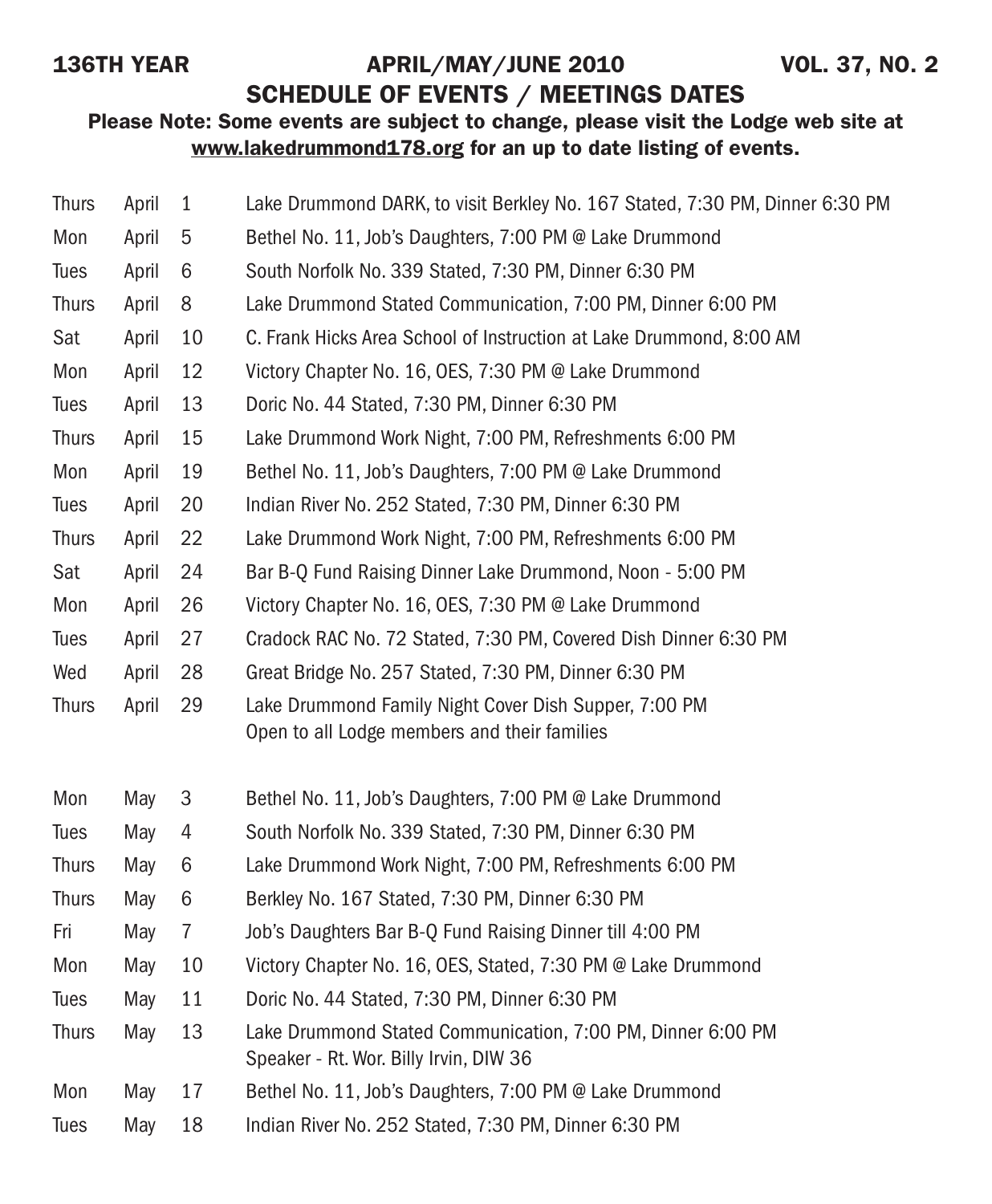| May                       | 20 | Lake Drummond Work Night, 7:00 PM, Refreshments 6:00 PM                                         |  |  |  |
|---------------------------|----|-------------------------------------------------------------------------------------------------|--|--|--|
| May                       | 24 | Victory Chapter No. 16, OES, DARK                                                               |  |  |  |
| May                       | 25 | Cradock RAC No. 72 Stated, 7:30 PM, Covered Dish Dinner 6:30 PM                                 |  |  |  |
| May                       | 26 | Great Bridge No. 257 Stated, 7:30 PM, Dinner 6:30 PM                                            |  |  |  |
| May                       | 27 | Lake Drummond Work Night, 7:00 PM, Refreshments 6:00 PM                                         |  |  |  |
|                           |    |                                                                                                 |  |  |  |
| June                      | 1  | South Norfolk No. 339 Stated, 7:30 PM, Dinner 6:30 PM                                           |  |  |  |
| <b>Thurs</b><br>June<br>3 |    | Lake Drummond Work Night, 7:00 PM, Refreshments 6:00 PM                                         |  |  |  |
| <b>Thurs</b><br>June<br>3 |    | Berkley No. 167 Stated, 7:30 PM, Dinner 6:30 PM                                                 |  |  |  |
| Sat<br>June<br>5          |    | Allied Masonic Degrees Council No. 155, 7:30 PM, Covered Dish Dinner 6:30 PM                    |  |  |  |
| June                      | 7  | Bethel No. 11, Job's Daughters, 7:00 PM @ Lake Drummond                                         |  |  |  |
| June                      | 8  | Doric No. 44 Stated, 7:30 PM, Dinner 6:30 PM                                                    |  |  |  |
| June                      | 10 | Lake Drummond Stated Communication, 7:00 PM, Dinner 6:00 PM<br>Junior Wardens Night             |  |  |  |
| June                      | 14 | Victory Chapter No. 16, OES Stated, 7:30 PM @ Lake Drummond                                     |  |  |  |
| June                      | 15 | Indian River No. 252 Stated, 7:30 PM, Dinner 6:30 PM                                            |  |  |  |
| June                      | 17 | Lake Drummond Work Night, 7:00 PM, Refreshments 6:00 PM                                         |  |  |  |
| June                      | 21 | Bethel No. 11, Job's Daughters, 7:00 PM @ Lake Drummond                                         |  |  |  |
| June                      | 22 | Cradock RAC No. 72 Stated, 7:30 PM, Covered Dish Dinner 6:30 PM                                 |  |  |  |
| June                      | 23 | Great Bridge No. 257 Stated, 7:30 PM, Dinner 6:30 PM                                            |  |  |  |
| June                      | 24 | Lake Drummond Work Night, 7:00 PM, Refreshments 6:00 PM                                         |  |  |  |
| June                      | 27 | Lake Drummond to visit Deep Creek United Methodist Church, 11:00 AM<br>St. John the Baptist Day |  |  |  |
| June                      | 28 | Victory Chapter No. 16, OES Stated, 7:30 PM @ Lake Drummond                                     |  |  |  |
|                           |    |                                                                                                 |  |  |  |

\*The Rt. Wor. Robert Reardon, 36th District, Ritual School is Dark the Months of July and August and will meet every Monday, 7:00 pm at Indian River No. 252, thereafter

MEETING HOURS: Lodge - 7:00 PM • R. A. Chapter - 7:30 PM • Victory Chapter - 7:30 PM • Job Daughters - 7:00 PM